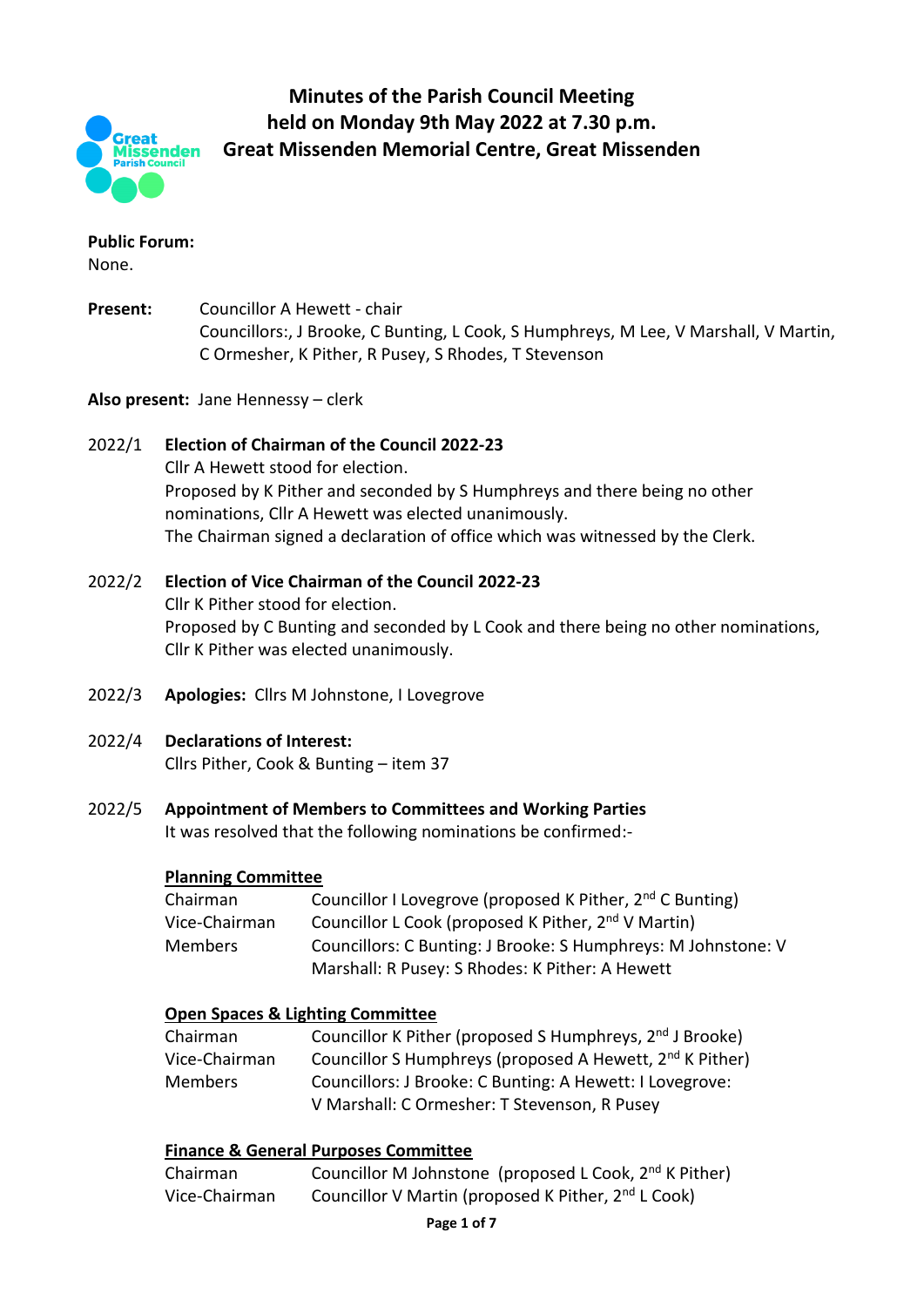|        | <b>Members</b>                                                                 | Councillors: A Hewett: K Pither: S Rhodes                                                                                                                                                                                                                                                                                     |                                                                                                                                       |  |  |  |
|--------|--------------------------------------------------------------------------------|-------------------------------------------------------------------------------------------------------------------------------------------------------------------------------------------------------------------------------------------------------------------------------------------------------------------------------|---------------------------------------------------------------------------------------------------------------------------------------|--|--|--|
|        | Editor<br>Sub Editor<br><b>Members</b>                                         | <b>Editorial Working Party for "The Source" &amp; Website &amp; Digital Comms</b><br>Councillor A Hewett (proposed S Humphreys, 2 <sup>nd</sup> K Pither)<br>Councillor C Ormesher (proposed A Hewett, 2 <sup>nd</sup> K Pither)<br>Councillors: C Baxter: L Cook: M Johnstone: M Lee: L Lovegrove:<br>K Pither: T Stevenson: |                                                                                                                                       |  |  |  |
|        | <b>HS2 Working Party</b>                                                       |                                                                                                                                                                                                                                                                                                                               |                                                                                                                                       |  |  |  |
|        | Chair<br><b>Members</b><br>V Martin:<br>Co-opted: Cllr P Martin, Bucks Council |                                                                                                                                                                                                                                                                                                                               | Councillor M Johnstone (proposed A Hewett, 2 <sup>nd</sup> V Martin)<br>Councillors: J Brooke: A Hewett: K Pither: C Baxter: R Pusey: |  |  |  |
|        | <b>PCC Working Party</b>                                                       |                                                                                                                                                                                                                                                                                                                               |                                                                                                                                       |  |  |  |
|        | Chair                                                                          |                                                                                                                                                                                                                                                                                                                               | Councillor I Lovegrove (proposed K Pither, 2 <sup>nd</sup> C Bunting)                                                                 |  |  |  |
|        | Vice-Chair                                                                     | Councillor K Pither (proposed C Bunting, 2 <sup>nd</sup> V Martin)                                                                                                                                                                                                                                                            |                                                                                                                                       |  |  |  |
|        | <b>Members</b>                                                                 |                                                                                                                                                                                                                                                                                                                               | Councillors: C Bunting: L Cook: A Hewett: S Humphreys: K Pither                                                                       |  |  |  |
|        |                                                                                | <b>Neighbourhood Plan Working Party</b>                                                                                                                                                                                                                                                                                       |                                                                                                                                       |  |  |  |
|        | Chair<br>Councillor I Lovegrove (proposed K Pither, 2 <sup>nd</sup> A Hewett)  |                                                                                                                                                                                                                                                                                                                               |                                                                                                                                       |  |  |  |
|        | <b>Members</b>                                                                 | S Rhodes: J Brooke                                                                                                                                                                                                                                                                                                            | Councillors: C Bunting: C Baxter: A Hewett: K Pither: V Marshall:                                                                     |  |  |  |
| 2022/6 | <b>Appointments to Local Organisations</b>                                     |                                                                                                                                                                                                                                                                                                                               |                                                                                                                                       |  |  |  |
|        | Age Concern                                                                    |                                                                                                                                                                                                                                                                                                                               | Cllr. V Marshall                                                                                                                      |  |  |  |
|        | Great Missenden Parish Revitalisation Group                                    |                                                                                                                                                                                                                                                                                                                               | Cllrs: M Johnstone: K Pither                                                                                                          |  |  |  |
|        | Charity of Dame Jane Boys                                                      |                                                                                                                                                                                                                                                                                                                               | Cllr. L Cook                                                                                                                          |  |  |  |
|        | <b>Bucks Community Board</b>                                                   |                                                                                                                                                                                                                                                                                                                               | Cllrs: A Hewett: M Johnstone: K Pither:<br>C Baxter: V Martin: C Bunting                                                              |  |  |  |
|        | Misbourne Area Youth                                                           |                                                                                                                                                                                                                                                                                                                               | Cllr: L Cook:                                                                                                                         |  |  |  |
|        | Stoke Mandeville & Other Parishes Charity                                      |                                                                                                                                                                                                                                                                                                                               | C Plested (on behalf of GMPC)                                                                                                         |  |  |  |
|        | <b>Great Missenden Village Association</b>                                     |                                                                                                                                                                                                                                                                                                                               | Cllrs: V Martin: Mike Johnstone                                                                                                       |  |  |  |
|        | <b>Great Missenden Chamber of Commerce</b>                                     |                                                                                                                                                                                                                                                                                                                               | Cllr A Hewett: I Lovegrove                                                                                                            |  |  |  |
|        | Prestwood Village Association                                                  |                                                                                                                                                                                                                                                                                                                               | As invited.                                                                                                                           |  |  |  |

2022/7 **Minutes** The minutes of the meeting held on **11th April 2022** were **agreed** and signed as a correct record.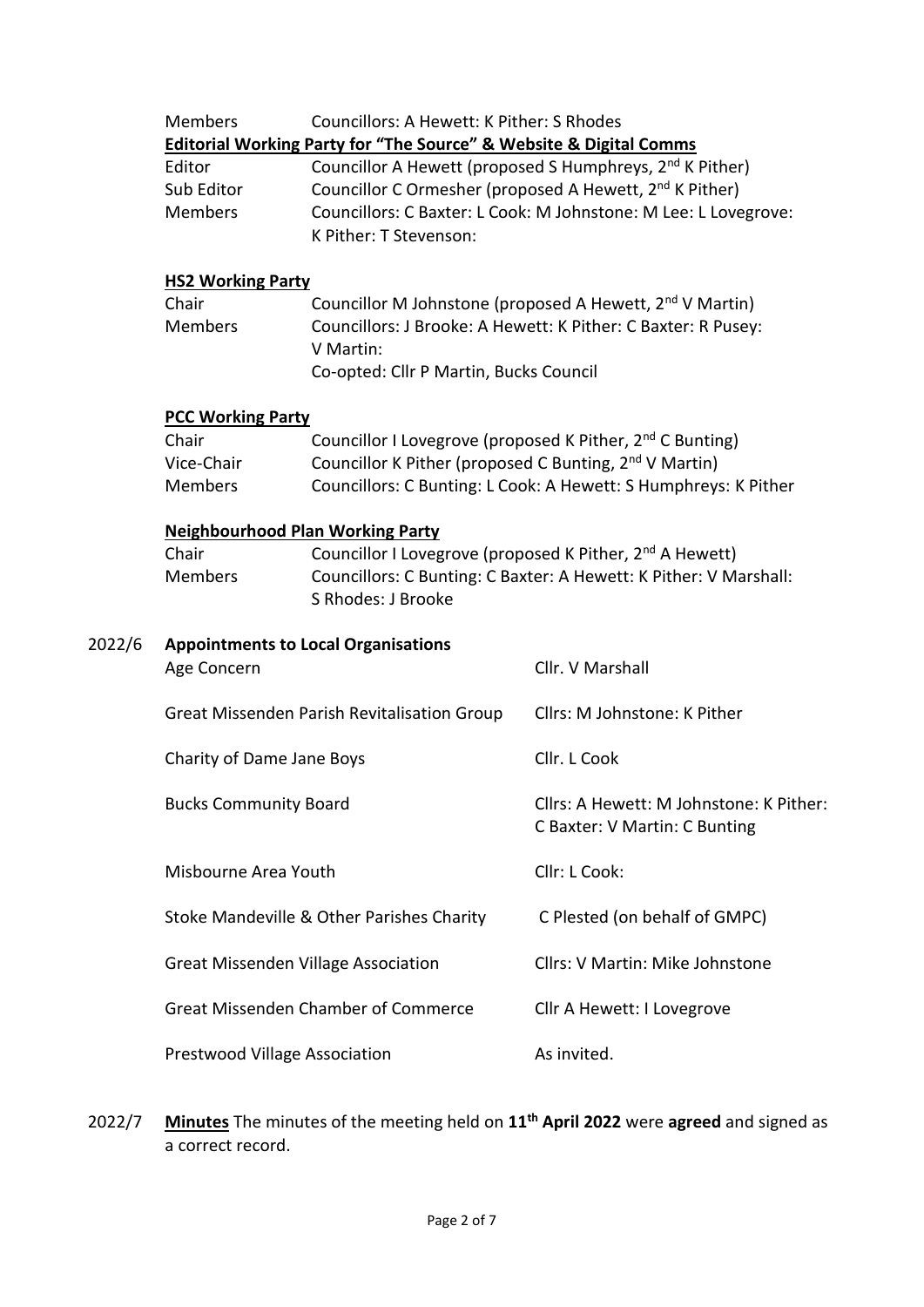#### 2022/8 **Matters arising**

- The clearance on Prestwood Recreation Ground for the planting of the saplings has taken place. This was carried out by Sextons Fencing at a cost of £470 + VAT, approved by Cllr's Hewett & Pither. The quote for planting has increased by £20 to £320, again approved by Cllr's Hewett & Pither. Sextons are recommending that the ground is levelled and an email is awaited with costs.
- The street works licence for the installation of the bench at Prestwood car park was not required as the location is not within the highways extent.
- The clerk advised of an email received concerning dead pigeons found in Sheepwash Pond, Prestwood. The resident has contacted DEFRA regarding these.
- The two damaged Your Speed Is units have been repaired within the  $£188 + VAT$  quoted and are due to be returned. However, today it has been reported that the MVAS on the tall pole on Aylesbury Road has now also been damaged, although the batteries were not able to be taken.
- From the recent councillor surgery an enquiry has been received to see if it is possible to look into Bucks Council's road microsurfacing programme as there was a concern from a local resident that this might not be the most appropriate spending of BC's funds. The clerk will find out further information
- A further enquiry at the councillor surgery regarding the large food lorry for GM Combined School and Church Street could be avoided as the route to access the school. The clerk was asked to find out further information.

#### 2022/9 **Councillor Vacancy**

With the legal process now completed a co-option can now take place. An article has been placed in The Source advertising the vacancy. It is hoped that a co-option can be considered at the June meeting.

2022/10 **Parking** – Car park management Update

The delay with finalising the car park management lease is currently with the Parking Manager at Bucks Council. The clerk confirmed that she has been in touch with the Parking Manager to try and move this forward.

#### 2022/11 **CCTV**

Cllr Hewett suggested that the parish council consider CCTV in the parish, following recent vandalism at Buryfield and Prestwood Community Centre. There was discussion on the general subject of CCTV, including the GDPR implications and it was agreed to research the matter further and to present the findings to the council at a future meeting.

#### 2022/12 **Prestwood Community Centre (PCC)**

- 1. Cllrs Cook and Humphreys were thanked for all their work on these documents. The risk assessment was noted and the Health & Safety policy was reviewed and adopted by resolution.
- 2. The council discussed the request from the Community Board to use the PCC free of charge for future meetings for Prestwood stakeholder, however noted that these meetings were now going to be held at Malt Brewery. The council deferred the request until further need.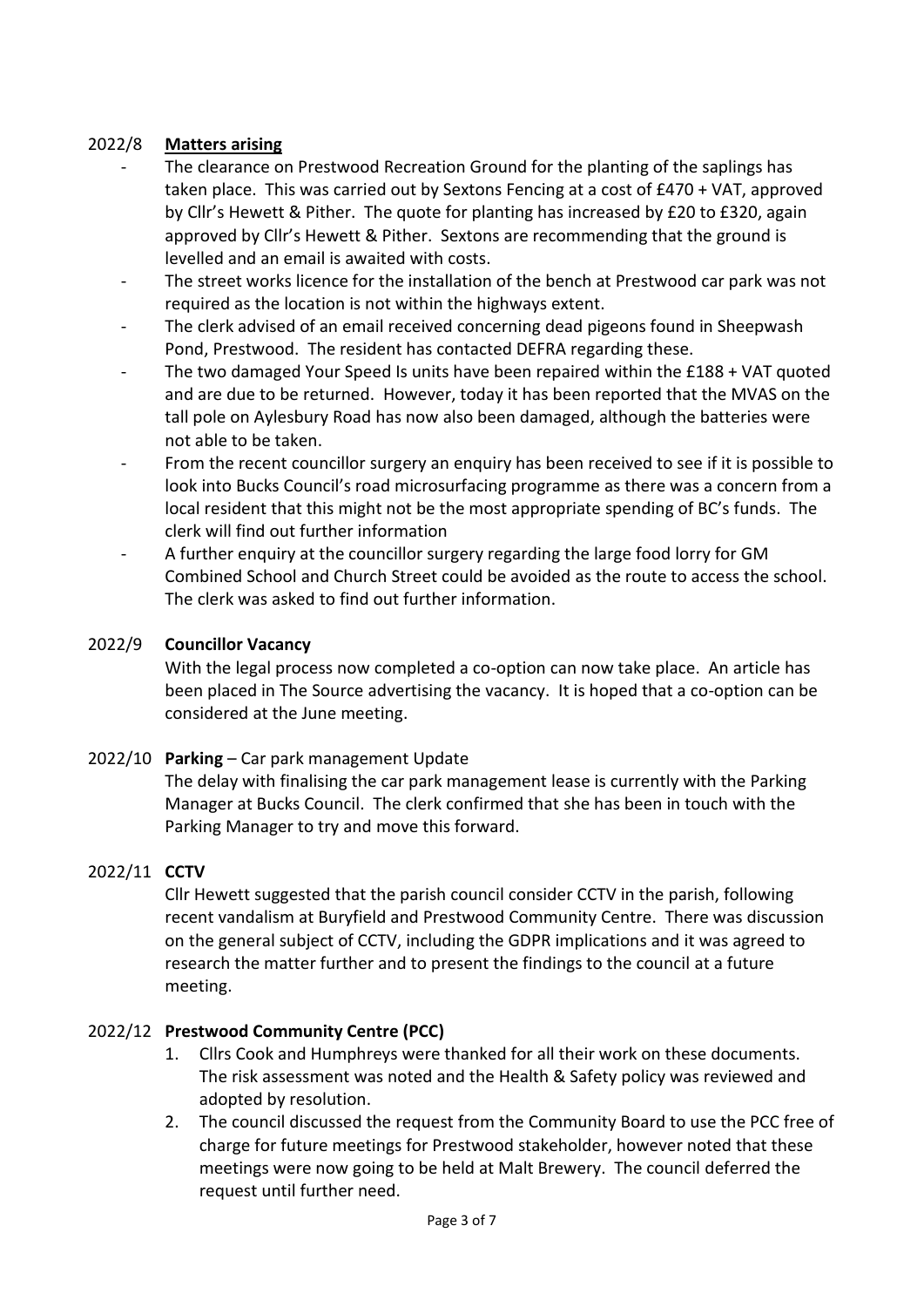#### 2022/13 **Request to Use Parish Office Meeting Room – for approval**

The parish council agreed to the request from Liz Charleston, Community Board Co-Ordinator for the Missendens, for use of the parish council meeting room once a week for access to the internet and meetings. This was agreed by resolution, at no charge. This arrangement will be regularly reviewed.

#### 2022/14 **Swish Fibre – for discussion**

The poor state of the verges and roads after the recent Swish Fibre installation was discussed. It was noted that in numerous areas of road/manhole covers the concrete was already breaking up. It was recommended that any instances need to be logged directly with Bucks Council on Fix My Street, with accompanying photos, as Bucks have responsibility for the highways and verges. It was agreed that all examples should be logged for it to be recorded and followed up.

#### 2022/15 **Environmental Audit – Quote for approval**

The council discussed the quote provided by Cllr Bunting for £1,200 + VAT from Quantenergy for an energy and carbon reduction audit of all the parish councils assets. This was in comparison to the quote for £3,100 + VAT from 3 Acorns provided at the April meeting. The council resolved to accept the quote for £1,200 + VAT from Quantenergy by majority vote.

#### 2022/16 **Request for Speed Monitoring Windsor Lane – for consideration**

It was noted that this request fell slightly outside of the parish boundary and would be referred onto Little Missenden Parish Council.

#### 2022/17 **Missenden Abbey – Licence application – for consideration**

The parish council resolved by majority vote to support the application from Missenden Abbey to increase its licencing hours.

#### **Planning**

2022/18 The minutes of the meeting held on **3 rd May 2022** were agreed and confirmed with an amendment, agreed by majority vote, to application PL/22/0941/FA, 13-15 Station Approach, Great Missenden, with the additional request that the planning authority ensure that the correct class of use of the building is in place.

> The parish council also agreed that application PL/21/1722/FA Kimba Farm Stud, should be logged on the planning enforcement portal to request that the decision of refusal of the retrospective application for a covered menege is adhered to by the property owner.

#### **HS2**

#### 2022/19

- 1. Chesham Road Intervention Shaft Align construction continues with concrete pours to create the caisson wall.
- 2. North Portal to the Chiltern Tunnel the unstable ground of clay on chalk has required the ground to be pre-treated before drilling, this has delayed the schedule of the barrettes and portal headwall by approx. 3 months.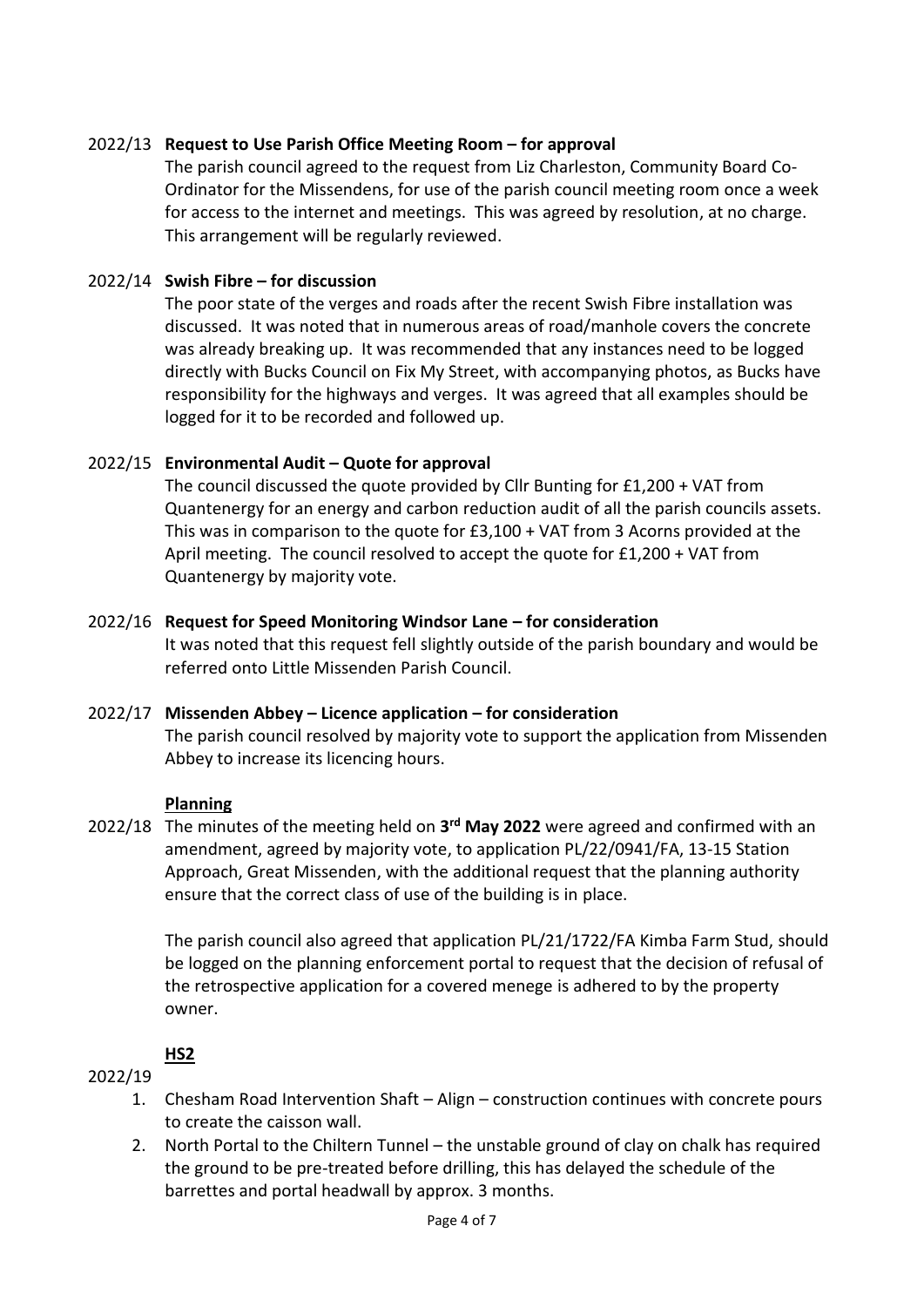The hoarding/noise barrier on Frith Hill has been repositioned and the design covering completed.

3. Earthworks – the position and size of earth bunds are being reviewed to identify their purpose and there permanence.

Save Leather Lane Oaks campaign – the exchange of drawings between EKFB and the campaign has completed. EKFB are facilitating a stakeholders meeting, possibly planned for the middle of May.

The judicial review on the lorry route decisions has been confirmed at 8<sup>th</sup>-9<sup>th</sup> June. The HS2 traffic monitoring cameras are in place on the A413 Link Road roundabout and the A413 Chiltern Hospital junctions.

#### **Open Spaces & Lighting**

2022/20 **Prestwood Recreation Ground – heads of terms & information – for approval** The council resolved, by majority vote, to accept the heads of terms for the lease for Prestwood Recreation Ground from Bucks Council. The clerk was asked to contact Wellers Hedley for a quote for legal assistance.

# 2022/21 **Prestwood Colts – pitch maintenance – for consideration**

The parish council noted that the Plant Specialist will no longer be able to assist with the additional mowing/pitch maintenance and pitch marking on both the Common and the Recreation Ground. Whilst the parish council hope to take on a lease for the Recreation Ground and therefore would include the regular mowing in their Open Spaces maintenance contract, it was agreed to ask the Colts to obtain quotes for their additional pitch maintenance/marking requirements and meet with the parish council once these are obtained.

# 2022/22 **Land at London Road – wayleave – update & amended plan**

The parish council noted and agreed the amended plan for the wayleave. Wellers Hedley are acting on the parish council's behalf in this matter, with costs covered by UKPN.

# 2022/23 **Land at Link Road – update – for discussion**

The update advising that Bucks Council no longer had a commercial tenant for this land was noted and it was agreed for this to be added to the Open Spaces agenda at their meeting on 9<sup>th</sup> June to discuss this and put forward recommendations to the full council.

# 2022/24 **Tennis court – additional lining – netball or basketball**

The council resolved to create a survey to discuss whether netball or basketball line markings should be implemented on one of the tennis courts and hoops provided. The survey will be advertised via social media.

2022/25 **Gateway School – Request to Use Ballinger Common for cricket for the summer term** As requested at the April meeting, Gateway School have now requested use of Ballinger Common for the summer term directly to the parish council. This was approved, with no charge to be made in this instance, at the April meeting, and in future a formal licence arrangement will be agreed.

# 2022/26 **Request to use Buryfield – Fraser Football Coaching – for consideration**

The council discussed the request for alternate Sunday use of Buryfield by an under 12's football team. The clerk was asked to contact GMFC for their view of this request and also to find out further details form Fraser Football Coaching, such as PLI requirement and size of pitch required.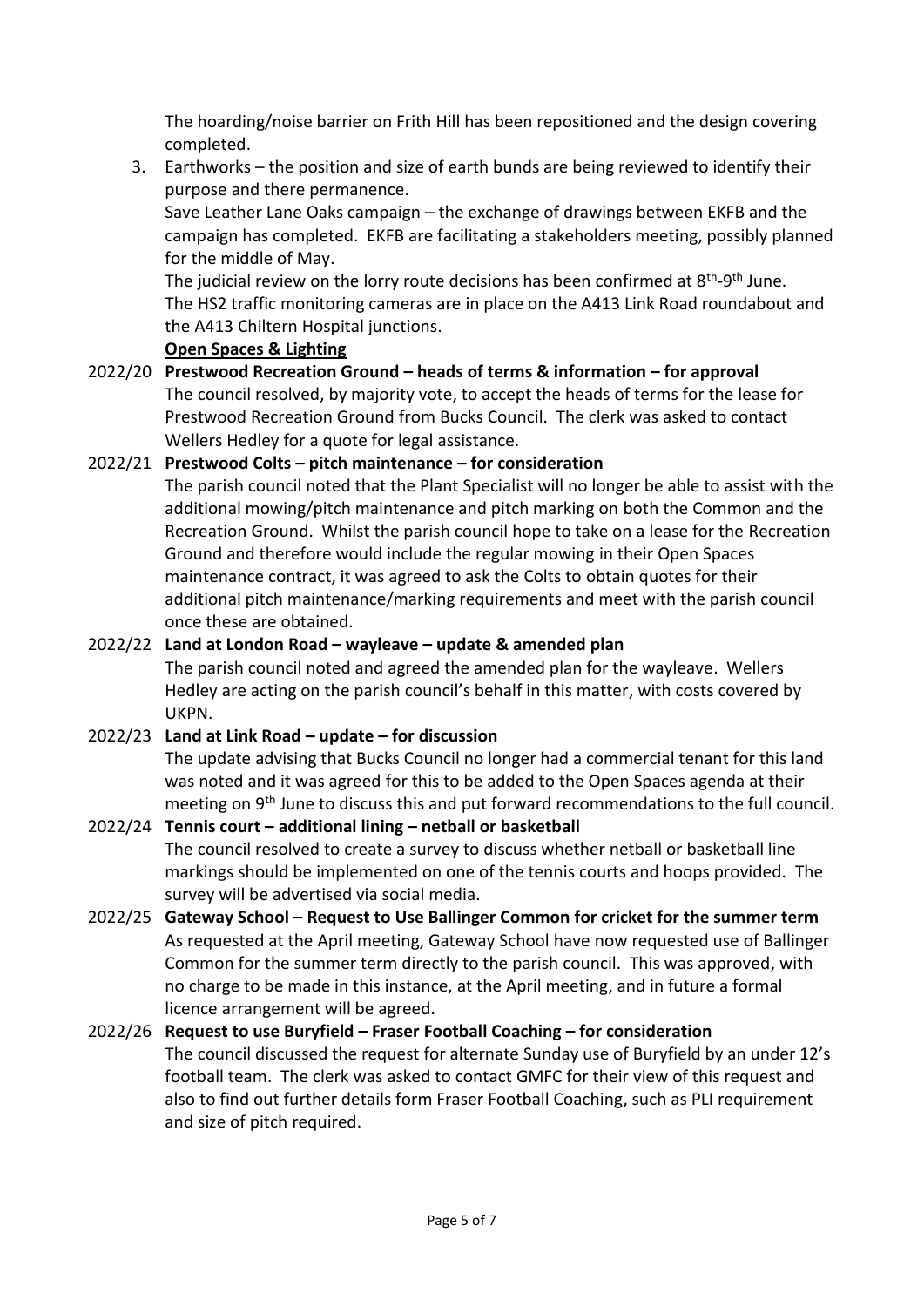#### 2022/27 **Lighthouse – updated plan – for consideration**

The council resolved to ask Lighthouse to move their skip, security and ark over slightly to allow more space around the picnic benches and down towards the Memorial Hall, for other users of the Buryfield.

#### 2022/28 **Bench Maintenance – Prestwood Common/Buryfield – for discussion**

Two benches on Prestwood Common and one on Buryfield are in need of maintenance. It was discussed that they would need sanding and treating with teak oil. It was suggested and agreed to approach Chiltern Way Academy to ask if this is something that they would be able to assist with and provide a quote.

**Finance & General Purposes**

# 2022/29 **Approval of the Annual Governance Statement & Accounting Statements**

Copies of the accounts and the Annual Return, along with the suggested distribution of funds into the various reserves and updates to the asset register, had been circulated to all the Councillors. Cllr V Martin reported that the accounts had been subjected to an independent internal audit and there were no matters of concern, this was approved by the council. The distribution of reserves, the Annual Governance Statement 2021-22 and the Accounting Statements for 2021-22 were duly read, approved by resolution and adopted unanimously. The documents were signed by the chairman and the clerk/RFO.

# 2022/30 **Risk Register & Asset Register – review**

The council reviewed the updated risk management scheme and asset register and resolved to adopt both documents.

# 2022/31 **Standing Order & Financial Regulations – review**

The council agreed to the suggested amendment on standing order 5.k. to spread the review of documents throughout the year. The council resolved to adopt the Standing Orders. The financial regulations, were also reviewed and adopted by resolution, with no amendments.

# 2022/32 **Attendance Record – for noting**

The councillor attendance record for the last year was noted.

# 2022/33 **Direct Debits and Standing order – review**

The current monthly direct debits to EON, TalkTalk, Information Commissioners Office and Affinity for the parish office, Prestwood Community Centre and the allotments were all noted.

# 2022/34 **GDPR – Review**

The GDPR policy was reviewed and adopted by resolution, without amendment.

# 2022/35 **Subscriptions – review**

The list of subscriptions to outside bodies was noted and agreed by resolution.

# 2022/36 **Request for Grant – The Source – for approval**

The request for a grant for £778 was reviewed and approved by resolution to come out of the £2,916 budgeted for The Source for 2021/22.

# 2022/37 **Request for Grant – The Scouts – for approval**

The request for a grant from the The Scouts as part of the Planit group for £2,090.01 was approved by resolution. The is allocated from the £2,000 parish event budget and the remainder from the grant miscellaneous budget.

# 2022/38 **Payment of accounts for May 2022**

It was **resolved** that accounts numbers 22-45 in the sum of **£28,244.04 (inc VAT)** for **May** be agreed for payment and petty cash items for May **£25.64** be ratified.